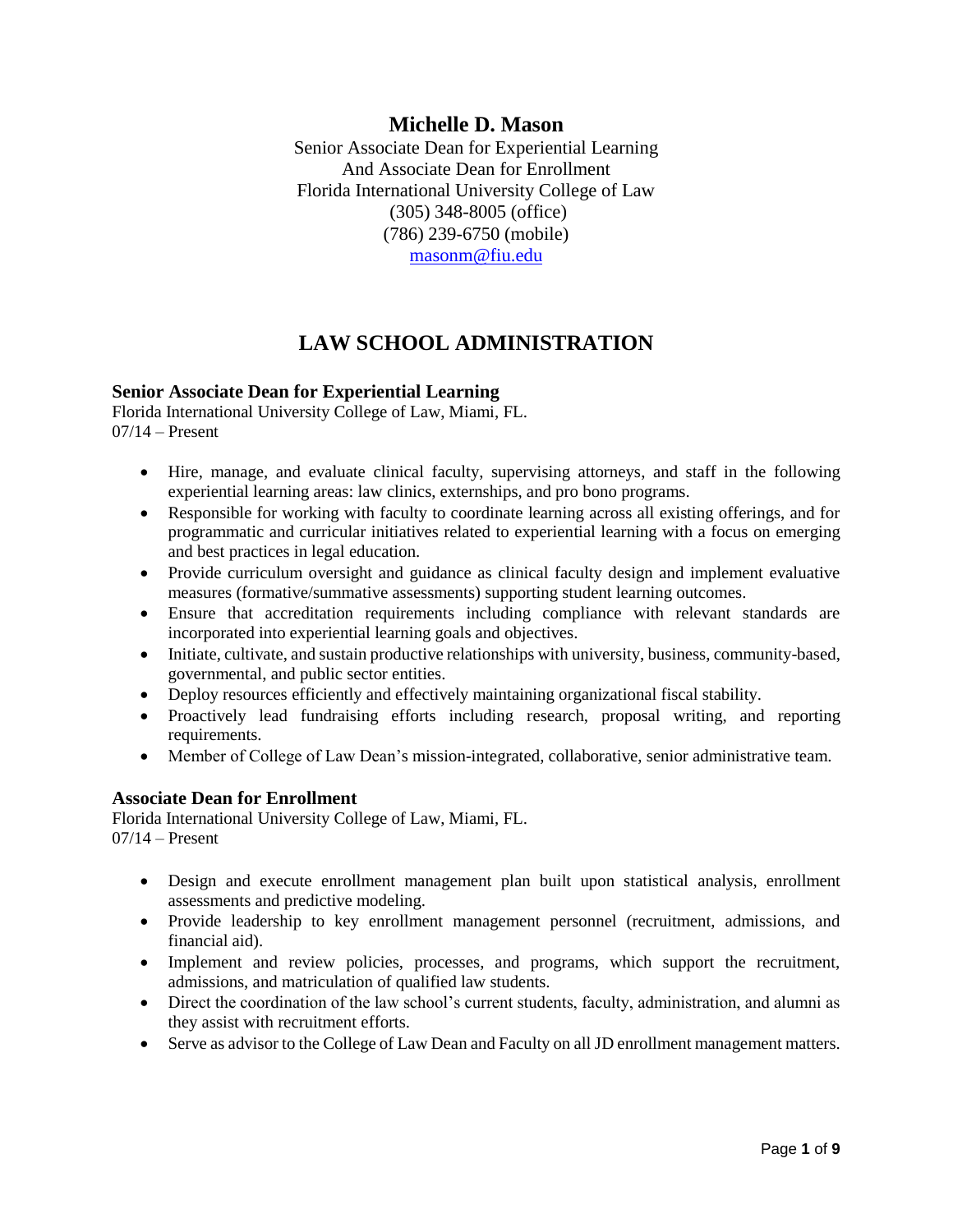## **Director, Center for Professionalism and Ethics**

Florida International University College of Law, Miami, FL  $10/10 - 08/17$ 

- At request of College of Law Dean, drafted, submitted, and received (one-million-dollar) approval from the FIU Board of Trustee to establish the Center for Professionalism and Ethics.
- Founded, developed, and advanced center whose mission was to enhance public confidence and faith in the legal profession and the judiciary by educating and training law students to become ethical member of the bar who practice with the highest level of integrity and professionalism.
- Designed course and speaker series focusing on professionalism, ethics and leadership theories, principles, and training.
- Planned and coordinated various legal professionalism symposia.
- Negotiated an agreement with the Veteran's Administration Hospital to provide legal representation to veterans through a medical-legal partnership.
- Developed curriculum for, and launched in partnership with the FIU College of Education and Office of Engagement, a Math and Civics Summer institute for  $3<sup>rd</sup>$ ,  $4<sup>th</sup>$ , and  $5<sup>th</sup>$  graders.

## **Senior Associate Dean for Enrollment Management, Student Development and Outreach**

Florida International University College of Law, Miami, FL  $10/10 - 07/14$ 

- Overall responsibility for providing leadership, senior management, policy guidance, and supervision for all student services programs, admissions policies, enrollment strategic plans, curriculum delivery, student records management, community service, externships, and student professional development programs.
- Developed, implemented, and marketed pipeline initiatives and other community-based outreach to promote College's equity and access mission.
- Managed professional, administrative, and support staff in the Offices of Admissions and Financial Aid, Career Development, Student Records and Registration, and Student Affairs.
- Supervised law faculty in the Office of Externships and Pro Bono.
- Oversaw all aspects of personnel administration for enrollment management and student development administrative units including salary administration, performance review, organizational and staff development.

### **Associate Dean for Admissions and Student Services**

Florida International University College of Law, Miami, FL  $07/01 - 10/10$ 

- Directly responsible for the development and delivery of a comprehensive program of activities, events and support services to the student body as founding Associate Dean for Admissions and Student Services.
- Formulated and administered academic policies, procedures, and regulations in conjunction with the faculty and other key administrators.
- Provided academic, career, and personal counseling to student body.
- Created and implemented programs that promoted diversity, multiculturalism, equity, and respect for difference among the faculty, administration, staff, and students.
- Worked collaboratively with the University Disability Services Office to coordinate academic accommodations and services for students with disabilities.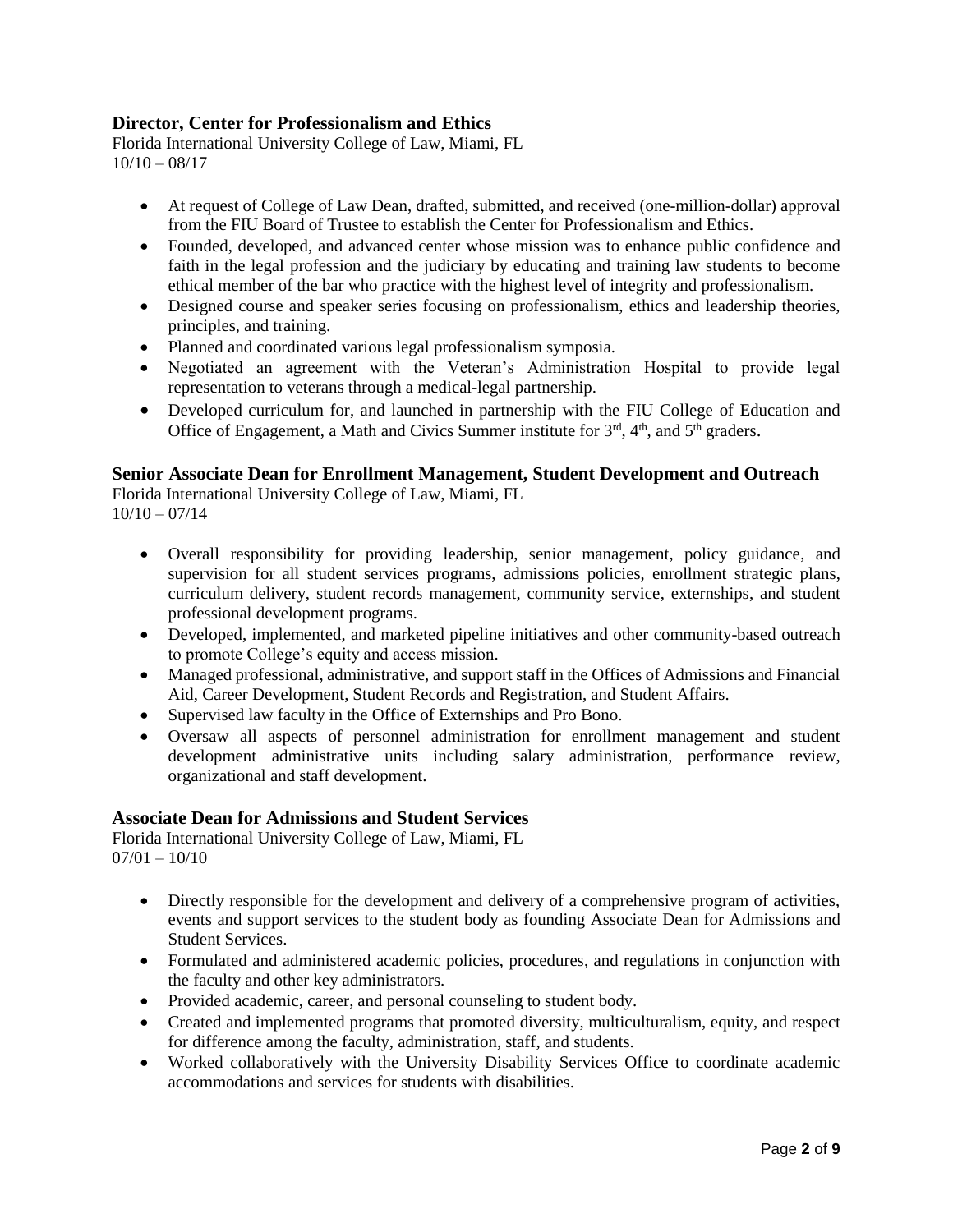- Established and maintained mentor relationships between the bench, local/regional voluntary bar associations, and the student body.
- Developed evaluative instruments to assess the effectiveness of services delivered to student body.
- Collaborated with the University Media Relations Department to disseminate information regarding the College of Law's mission and progress to key academic and professional constituencies.
- Assisted Director of Development with efforts to establish alumni network and raise funds for numerous law school events.
- Served as administrative lead for the following initiatives: Academic Support, Community Service, Diversity Week, New Student Orientation, Annual Public Interest Auction and Commencement.
- Established the Public Interest Auction, which raised funds supporting public sector fellowship grants on behalf of students.
- Coordinated a yearlong pipeline partnership "*Project Access*" with the Hispanic National Bar Foundation, a mentorship program that paired area students from high school, college, and law school with an attorney.

### **Assistant Dean for Admissions**

Vermont Law School, South Royalton, VT  $01/01 - 05/01$ 

### **Director of Admissions**

Vermont Law School, South Royalton, VT  $01 - 01/01$ 

- Created a strategically integrated marketing and recruitment program designed to increase the number of applications and conversion of an incoming first-year class that met both enrollment targets and academic standards.
- Acted as project leader for the production of all marketing and recruitment materials, both print and electronic (website).
- In coordination with the College of Law Director of Information Technology and the University Communications Department, responsible for the creation and ongoing maintenance of the College of Law website.
- Developed outreach programs to recruit and retain a racially, economically and geographically diverse student body.
- Collected and analyzed quantitative, demographic and other datum supporting short-term and longrange enrollment planning.
- Stabilized a historically declining LSAT, GPA, and enrollment by designing recruitment and marketing plan that resulted in increased applications and an improved acceptance/applied ratio.

### **Associate Director of Admissions**

Seton Hall University School of Law, Newark, NJ 10/97 – 01/00

- Conceived and implemented strategic recruitment program.
- Counseled prospective students concerning admissions requirements, application processes, curricular, and the law school culture.
- Primarily responsible for designing initiatives fulfilling institutional enrollment goals to maintain racial, economic, and geographic diversity amongst the student body.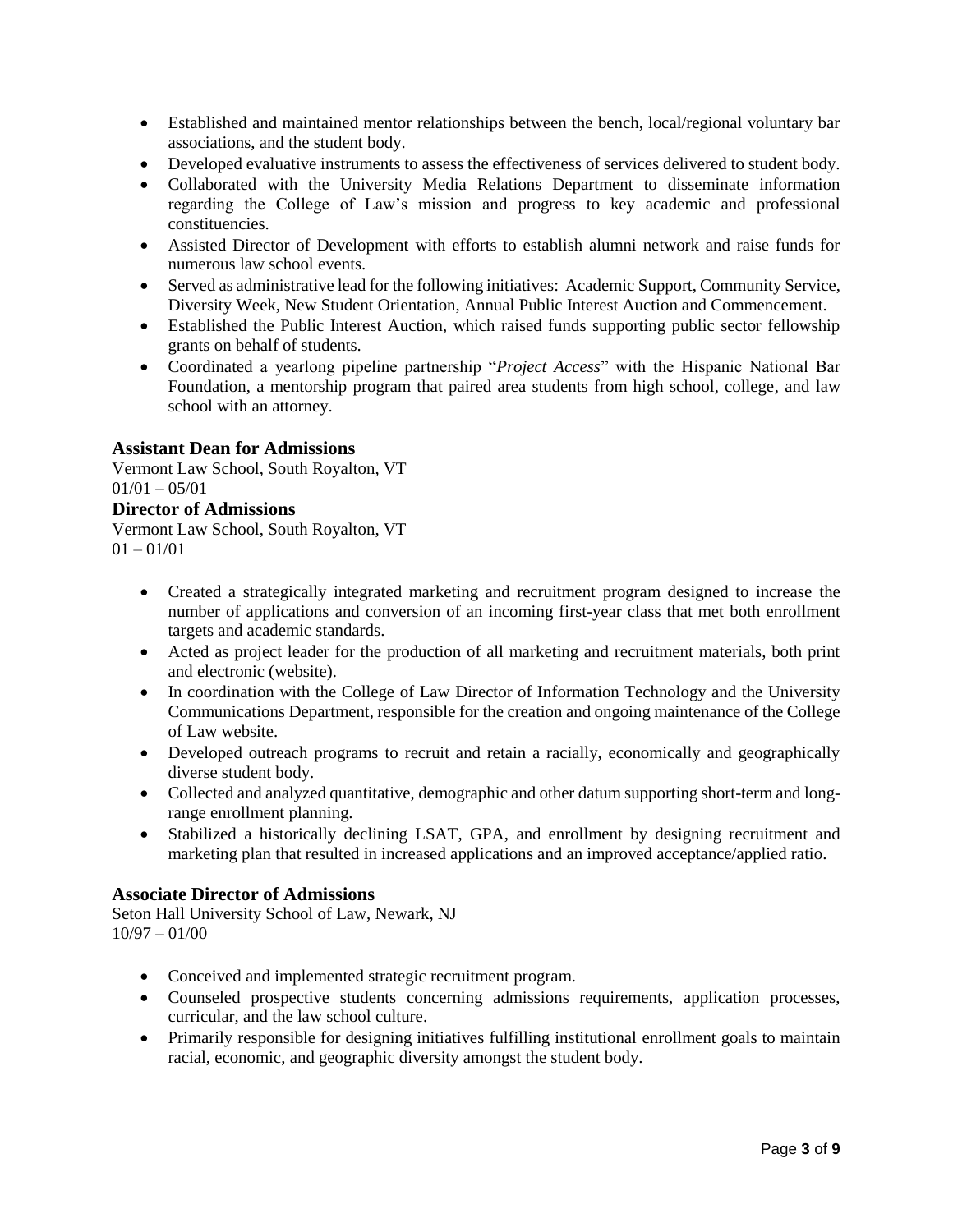## **ACADEMIC APPOINTMENTS**

### **Supervising Attorney**

Florida International University College of Law, Miami, FL Community Lawyering Clinic  $01/19$  – Present

### **Faculty Fellow**

Florida International University Honors College  $8/17$  – Present

### **Faculty Administrator**

Florida International University, Herbert Wertheim College of Medicine Department of Humanities, Health and Society  $8/16$  – Present

## **EDUCATION ADMINISTRATION**

#### **Director of Placement** Prep for Prep, New York, NY  $06/97 - 10/97$

**Admissions Officer** Phillips Exeter Academy, Exeter, NH 08/95 – 06/97

## **CONSULTANT**

## **Enrollment Management Consultant**

University of Dayton School of Law, Dayton, OH  $05/12 - 12/12$ 

### **Pre-law and Admissions Consultant**

Kaplan Educational Center, New York, NY 12/98 – 12/99

## **CORE ACCOMPLISHMENTS**

- Launched the FIU Law Practice Access to Justice (low bono) Initiative (Summer 2017).
- Through an interdisciplinary partnership, established a new clinic (FIU Embrace Law) providing legal services to autistic and developmentally disabled adults (2017).
- Law school chosen as collaborative partner supporting the federal Court-Assisted Reentry ("CARE") Initiative (2016).
- Awarded certificate of recognition by the Miami-Dade County Commission, acknowledging the legal clinic's work on behalf of the Mom and Pop Small Business Grant Program (2015).
- Named by the Daily Business Review as one of the Top 20 Women in the Law (2014).
- Received the Florida Bar's Law Faculty Professionalism Award (2013).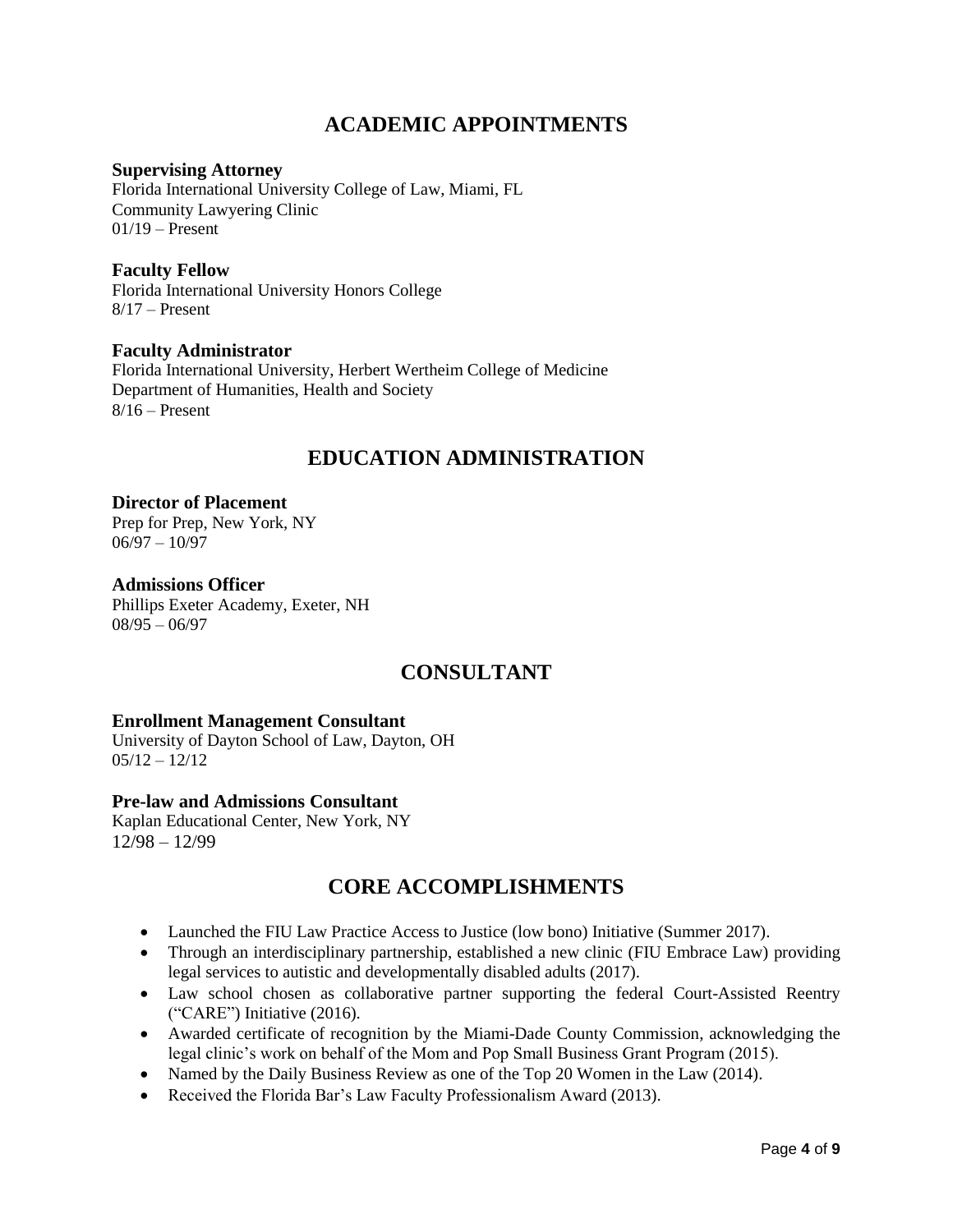- Appointed Co-Chair of the FIU Fostering Panther Pride Committee organized to launch program providing former foster care and homeless students with additional support to assist them during their college years.
- Named as one of South Florida's Top 50 Most Powerful Black Professionals (2012).
- Nomination by the FIU Provost to the Miami-Dade County Public Schools Ethics Advisory Board. Elected Vice Chair, September 2011.
- Selected to serve on the AALS Executive Committee of the Section on Student Services. Appointed Chair-Elect, fall 2010.

## **FUNDRAISING AND GRANTS**

- \$124,850 AccessLex Legal Education Diversity Pipeline Grant establishing pre-law program designed to facilitate the increased law school enrollment of first generation, low income, and other groups underrepresented in the legal profession (2019).
- \$100,000 FIU seed grant launching the FIU Law Practice a low bono, access to justice initiative (2017).
- \$62,000 grant supporting medical-legal partnership providing medical, other health-related services and legal representation to low income, underserved members of the Miami-Dade Community (2017 – present).
- \$70,000 grant to provide legal counseling and other related services to adults with autism spectrum disorder, intellectual disabilities, and other neurodevelopmental disorders (2016 – present).
- \$8,700 AARP grant offering free tax assistance and delivery of financial literacy educational programming (2015).
- \$41,951 grant from the Miami-Dade County State Attorney's Denise Moon Memorial Grant, funding a domestic violence advocacy project in honor and memory of FIU Law student killed by her former boyfriend (2015).
- $\bullet$  \$82,000 in continued funding from Americans for Immigrant Justice (2014 present).
- \$12,500 grant from Miami-Dade Commissioner (District 11) to administer area's Mom and Pop Grant Program.
- $\bullet$  \$1,000,000 state grant supporting the development of professionalism programming (2010 2017).
- \$100,000 grant securing the College of Law as site for the CLEO Summer Institute (2010).

## **COURSES TAUGHT**

**Law Courses**: Community Lawyering Clinic, Civil and Criminal Externship, Medical-Legal Partnership Clinic, Professionalism, Ethics and the Legal Profession and Semester-in-Practice

**Undergraduate Courses**: Biomedical Ethics and Law and the Legal Profession

**High School Course**: Criminal Justice

## **PROFESSIONAL ASSOCIATIONS AND SERVICE**

### **COLLEGE OF LAW Current** Member, Admissions Committee Member, Scholarship Committee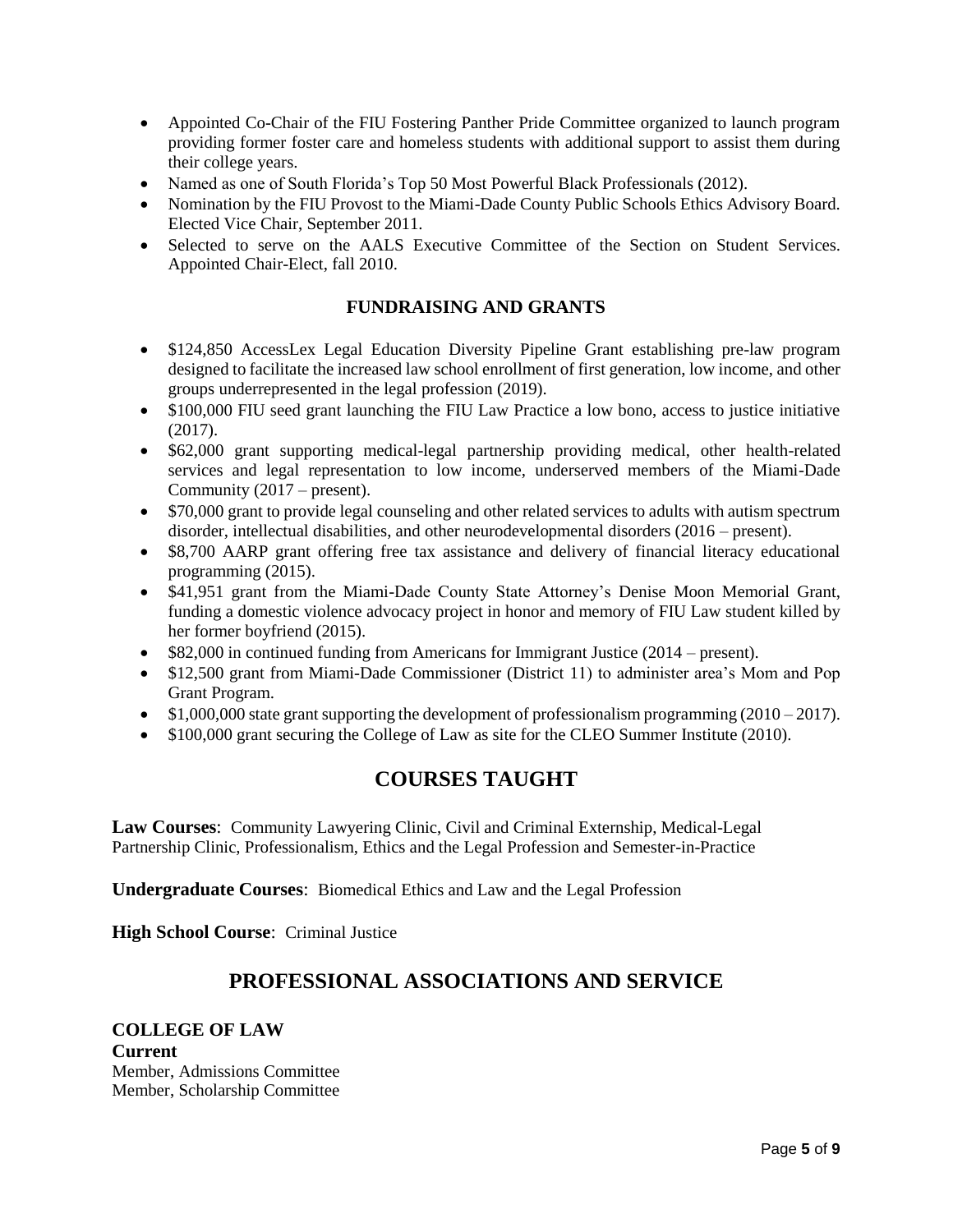### **Previous**

Chair, Academic Support Program Member, AALS Accreditation and Self Study Committee Member, Ad hoc Committee on Strategic Planning (U.S. News and World Report) Member, American Bar Association Accreditation and Self Study Committee Member, Board of Advocates Committee Member, Community Service Committee Member, Curriculum Committee Member, IT and Website Task Force

### **Law School Search Committees**

#### **Previous**

Chair, Assistant Dean/Director of Academic Enrichment Chair, Assistant Dean for Development Member, Appointments and Hiring Committee for Faculty Member, College of Law Dean Member, Senior Administrative Appointments

### **UNIVERSITY**

#### **Previous**

Member, College of Medicine Self-Study Accreditation Member, FIU Marketing Task Force Member, FIU Neutral Internal Resolution of Policy Disputes Committee Member, Strategic Planning Committee Member, Student-Centered Academic Excellence Committee

## **University Search Committees**

### **Previous**

Chair, University Chief of Police Committee Member, Assistant & Associate General Counsel Committees Member, Dean of the University Graduate School Committee Member, Director of Editorial Services Committee

## **NATIONAL, STATE AND COMMUNITY-BASED Current**

Eleventh Judicial Circuit Professionalism Committee Florida Bar, Student Education and Admissions to the Bar Committee National Black Law Student Association Education Task Force

### **Previous**

Chair-Elect, Executive Committee of the AALS Student Services Section Vice Chair, Miami-Dade County Public Schools Ethics Advisory Board Member, NALP Member Services Advisory Group Member, Florida State Bar Student Education and Admissions to the Bar Member, NALP Member Services Advisory Group Member, William H. Turner Technical Arts High School Public Service Advisory Committee Member, Coral Reef Legal Academic Advisory Board Member, Essex Vicinage Advisory Committee on Minority Concerns Member, Florida State Bar CLE Committee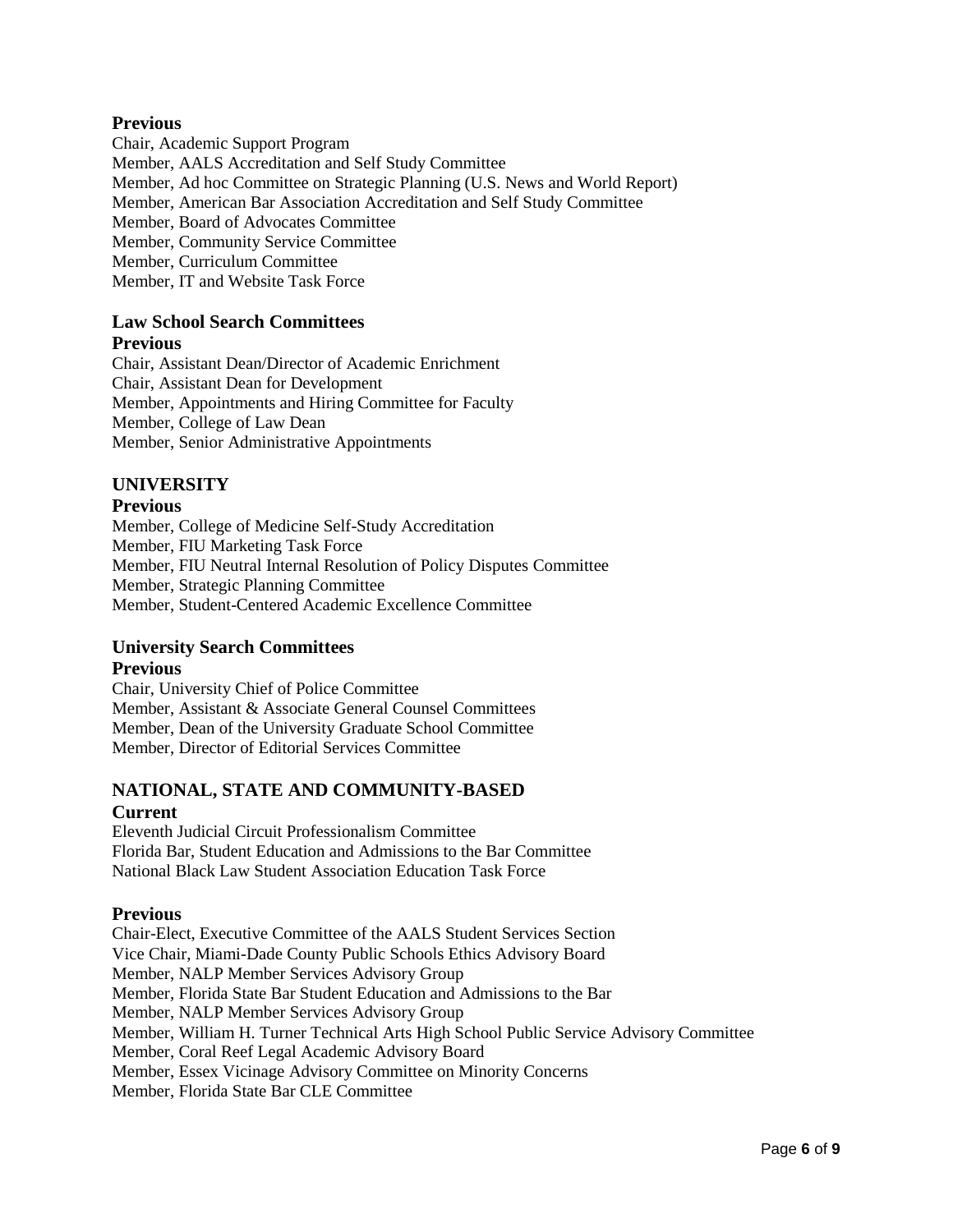Member, Florida Bar Disability Independence Group Member, Miami Senior High Legal Magnet Program Board Member, Miami Dade Building Better Communities Advisory Board

## **SELECTED AWARDS AND RECOGNITIONS**

Black Law Student Association Recognition Award Caribbean Student Bar Association Award Daily Business Review's Top 20 Women in the Law FIU Community Engagement Award Florida Bar's Law Faculty Professionalism Award Inaugural Class Award LeadFIU Executive Leadership Program National Institute for Teaching Ethics and Professionalism (NIFTEP) Fellow South Florida's Top 50 Most Powerful Black Professional Student Bar Association Exemplary Leadership Award Student Bar Association Service Award University Presidential Leadership Academy

## **PROFESSIONAL PRESENTATIONS**

| Panelist, American Inns of Court's View from the Bench & Bar Conference: Practicing<br>with Professionalism.                                                        |
|---------------------------------------------------------------------------------------------------------------------------------------------------------------------|
| Workshop Leader, 10 <sup>th</sup> Circuit Fairness & Diversity Summit: Access and Diversity in<br>Legal Education.                                                  |
| Workshop Leader, ABA Associate Deans Conference: Dealing with Students in Distress<br>or Crisis.                                                                    |
| Panelist, LSAC Houston Forum: Diversity Information Panel.                                                                                                          |
| Panelist, LSAC Pipeline Diversity Conference: Pipeline Diversity Programs, Where<br>Your Law School's Legacy Begins.                                                |
| Presenter, Third Annual National Diversity Prelaw Conference: Putting Your Mask on<br>First.                                                                        |
| Presenter, Thirteenth Annual International Conference: Pathway from<br>Disenfranchisement to Educational Change Agent: The FIU Math and Civics Summer<br>Institute. |
| Panelist, LSSSE Conference: Homespun (Low Cost) Analytics: Identifying and Using<br>Data Drawn from Phases of Student Recruitment and Admissions Processes.         |
| Presenter, Catalyst Miami: Leadership, Ethics and Advocacy.                                                                                                         |
| Workshop Leader, 2014 Women's Conference on Diversity in Higher Education: Power<br>of Cutting with Female Students On-campus.                                      |
|                                                                                                                                                                     |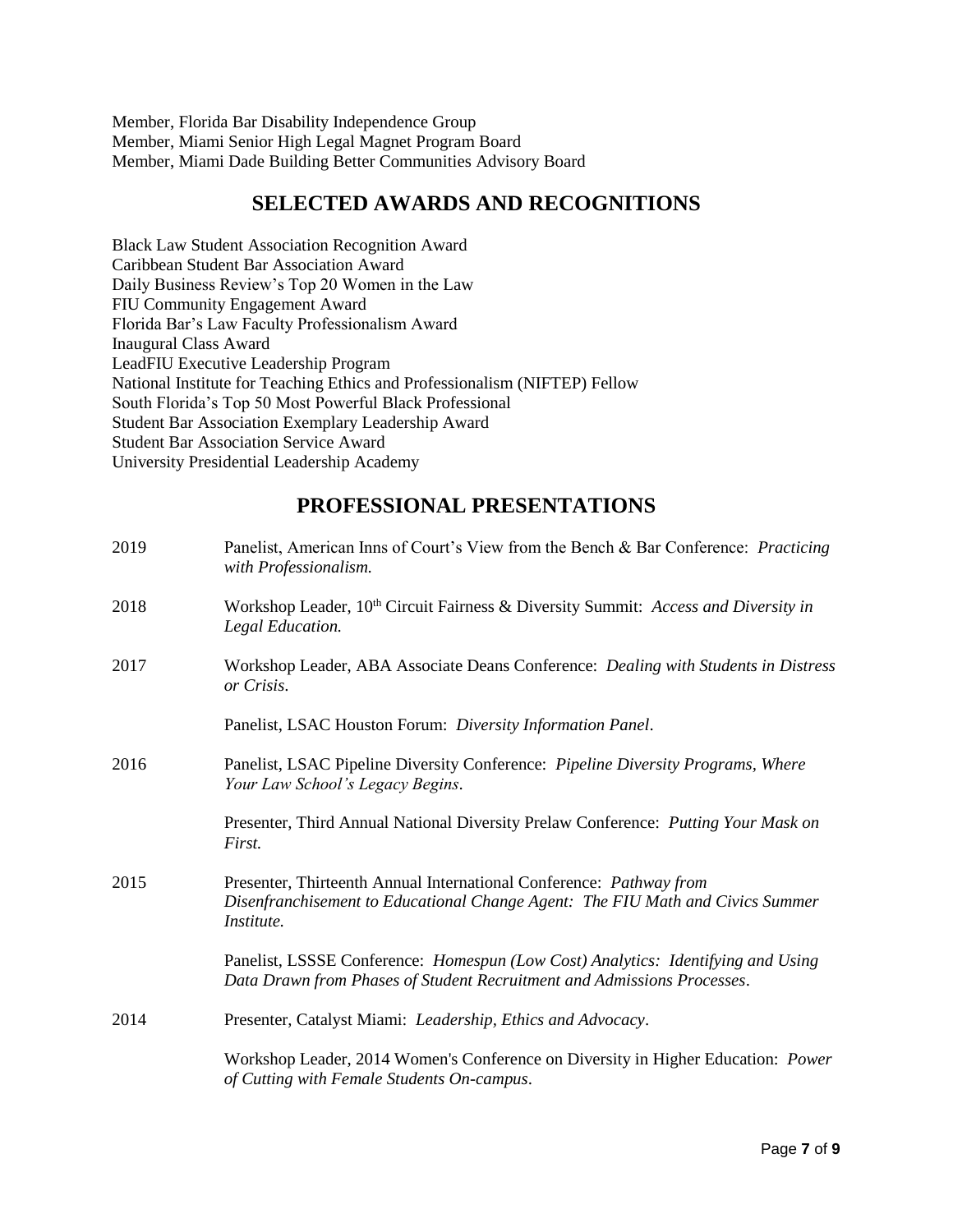|      | Presenter, 2 <sup>nd</sup> Annual Professionalism Symposium.                                                                                                                                                    |
|------|-----------------------------------------------------------------------------------------------------------------------------------------------------------------------------------------------------------------|
| 2013 | Presenter, FIU College of Law Conference: School to Prison Pipeline.                                                                                                                                            |
|      | Presenter, Prepárate: Educating Latinos for the Future of America: Effective Approaches<br>for Defining Ethical Leadership and Civic Engagement for Today's Students, Parents,<br>Teachers, and Administrators. |
| 2012 | Presenter, ABA Section on Legal Education and Admissions to the Bar Boot Camp for<br>Associate Deans: "Corps" Principles.                                                                                       |
|      | Workshop Leader, Catalyst Miami: Leadership, Advocacy and Ethics.                                                                                                                                               |
|      | Panelist, American Association of American Law Schools (AALS) Annual Meeting:<br>Orientation: Creating Order out of Chaos.                                                                                      |
| 2011 | Panelist, Florida Diversity Council College Diversity Summit: Essential Leadership<br>Skills.                                                                                                                   |
|      | Panelist, Law School Admission Council (LSAC) Minority Information.                                                                                                                                             |
|      | Presenter, FIU Tuesday Times Roundtable: On Defining A Nation of Immigrants.                                                                                                                                    |
|      | Workshop Leader, SEM Strategies: Partnering Across Academic Departments/Forging<br>Symbiotic Relationships/Increasing Diversity.                                                                                |
|      | Workshop Leader, Southern Region Black Law Students Association (SRBLSA):<br>Negotiating the Job Market during Rough Economic Times.                                                                            |
|      | Workshop Leader, FIU Student Leadership Summit: Leadership and Advocacy for<br>College Students.                                                                                                                |
|      | Presenter, FIU Law Symposium: Quality Education: A Constitutional Right.                                                                                                                                        |
|      | Presenter, Miami-Dade County Public Schools Advisory Committee: Ethics.                                                                                                                                         |
|      | Lecturer, FIU College of Architecture: Architecture and Ethics.                                                                                                                                                 |
| 2010 | Presenter, American Bar Association Council on Racial and Ethnic Diversity in Legal<br><b>Education Pipeline Committee.</b>                                                                                     |

# **EDUCATION**

## **Rutgers Law School**, Camden, NJ Juris Doctor Degree May 1995